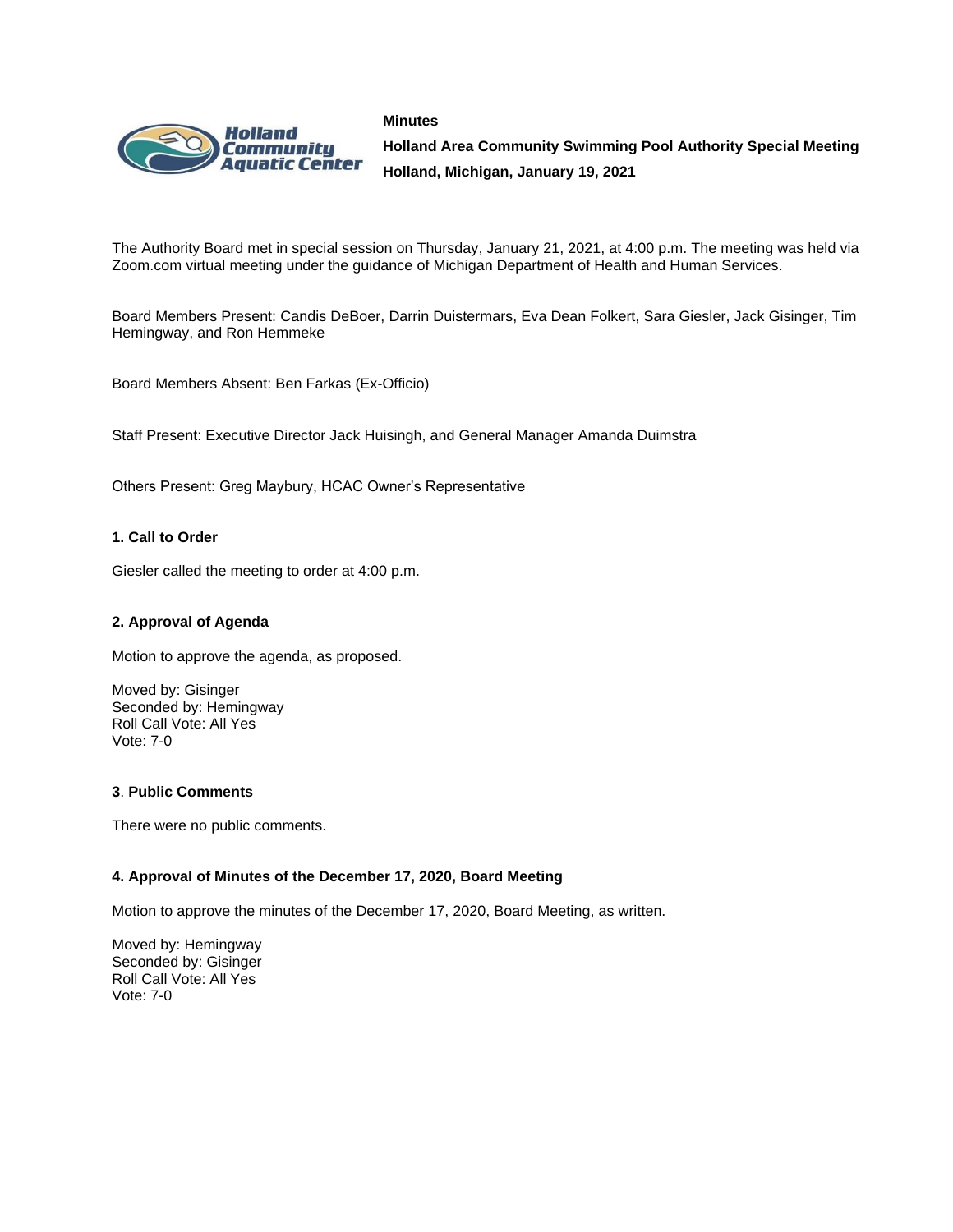#### **5. HCAC Foundation**

- a) The HCAC Foundation has received \$1,476,000 through the end of 2020.
- b) These donations have allowed for the approval of additional track and expanded lobby.
- c) The HCAC Foundation is working to achieve remaining \$1,524,000 before the end of the project scheduled for summer of 2022.
- d) Thank-you letters have been issued as donations arrived and 2020 donation receipts have been mailed.
- e) HACSPA is very thankful for the support from Mr. Dick Haworth and Haworth Corporation as we consider revision of furniture and furnishings.

#### **6. HCAC Next Gen Project Status Update**

- a) Maybury provided the Board with a brief construction including:
- b) The track frame is in place and the building is sealed, with glass in place.
- c) Concrete will be poured for the track and fitness next week.
- d) The construction team continues to install duct work and fire protection.
- e) Next month the multi-month process of building the pool shells will begin, as piping is now in place.
- f) Painting will be occurring the next several weeks.
- g) The construction team is in the process of sourcing; alarms, security, card access, and emergency response equipment.

#### **7. HACSPA Committee Reports**

- a) Executive Committee
	- i. Giesler has summarized Board produced Strategic Planning information and shared with the Board so each member may view and comment. The Executive Committee will schedule a follow up to review.
- b) Finance Committee

i. Gisinger reviewed owner-requested revisions to the Next Gen project scope and recommended that the Board approve HCAC Construction Proposal PCOO #4.

Motion to approve PCOO #4 in the amount of \$93,872.

Moved: Gisinger Seconded: Hemingway Roll Call: All Yes Vote: 7-0

c) Safety and Public Relations Committee

i. The Committee has been evaluating HCAC marketing and branding options and provided several recommendations for Board consideration, including:

- Move forward and explore the idea of revising key messaging and brand information.
- Move forward and explore the idea of a new logo to support messaging and branding.
- Expand Boileau Communications scope of work for a period of 3-4 months to facilitate items above.
- HCAC staff will meet with Committee to review current methods of communications.

ii. The Board affirmed the Committee's recommendations and asked its Executive Director to proceed with those recommendations.